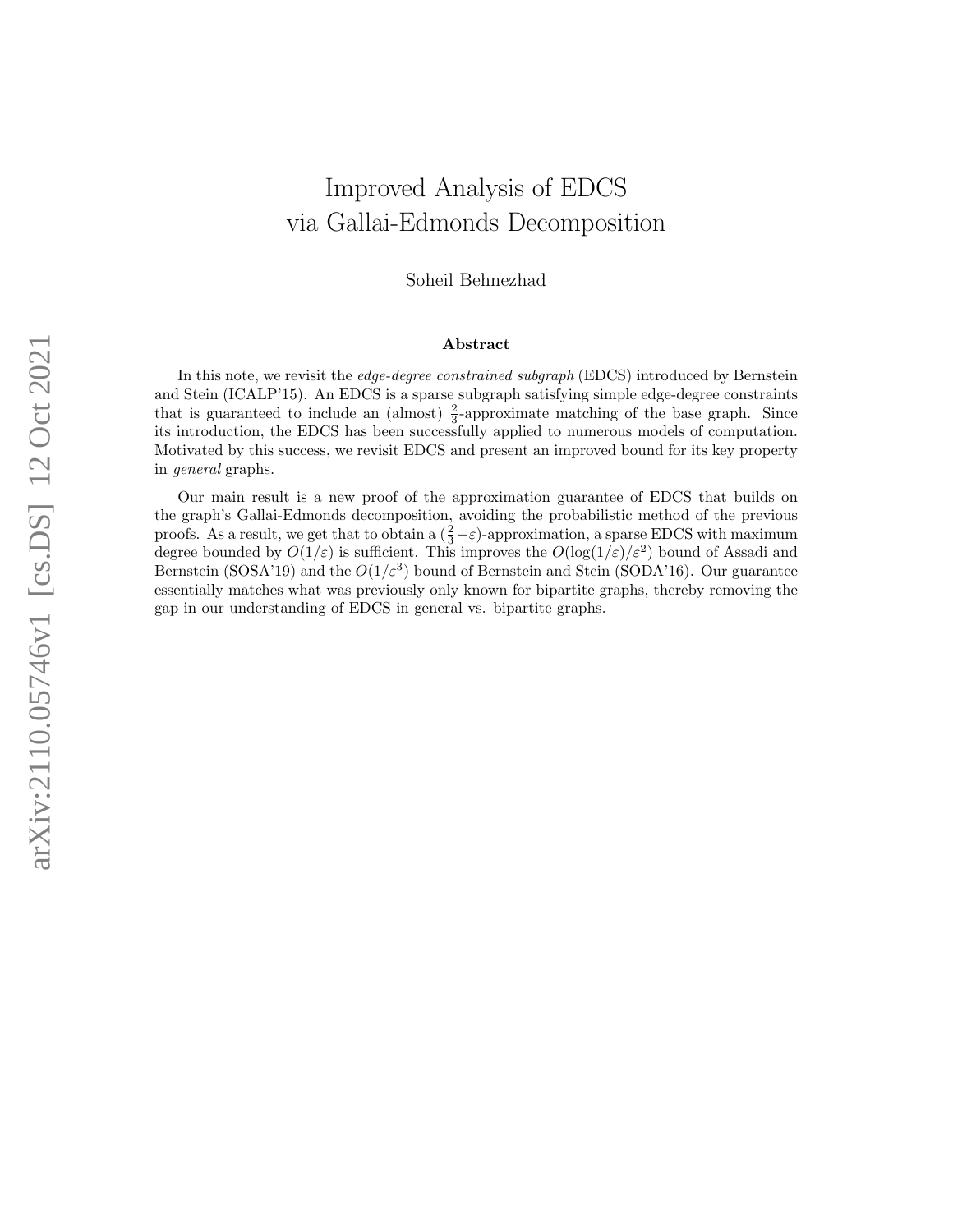### 1 Introduction

Although a maximum matching can be found in polynomial time [\[Edm65\]](#page-9-0), there are many natural settings and computational models in which an exact maximum matching is provably impossible to find. As a result, the *approximate* maximum matching problem has also received significant attention. For  $0 \le \alpha \le 1$  a matching is said to provide an  $\alpha$ -approximation if its size is at least  $\alpha$  fraction of the size of a maximum matching. While different ad hoc algorithms for approximate matching have been developed in various computational models, generic algorithmic tools that are applicable to a wider range of settings have been of special interest. The *edge-degree constrained subgraph* (EDCS), introduced by Bernstein and Stein [\[BS15\]](#page-9-1), is one of the most successful such methods. Since its introduction, the EDCS has found applications in dynamic graph algorithms, communication complexity, stochastic matching, fault tolerant matching, and random-order streaming algorithms [\[BS15,](#page-9-1) [BS16,](#page-9-2) [ABB](#page-9-3)+19, [AB19,](#page-9-4) [Ber20,](#page-9-5) [AB21\]](#page-9-6) (see specifically the paper of [\[AB19\]](#page-9-4) which discusses many of these applications). Motivated by its success and versatility, we revisit EDCS in this work and further study its key property in general graphs.

The EDCS is formally defined in the following simple and clean way:

**Definition 1.1** ([\[BS15\]](#page-9-1)). Let  $G = (V, E)$  be a graph and let  $\beta > \beta^- \ge 1$  be integers. A subgraph  $H = (V, E_H)$  of G is a  $(\beta, \beta^-)$ -EDCS of G if it satisfies the following two properties:

(P1) For any edge  $e = (u, v) \in E_H$ ,  $\deg_H(u) + \deg_H(v) \leq \beta$ .

(P2) For any edge  $e = (u, v) \in E \setminus E_H$ ,  $\deg_H(u) + \deg_H(v) \ge \beta^-$ .

It is easy to verify that for  $\beta = 2$  and  $\beta^- = 1$ , which are the smallest integers satisfying  $\beta > \beta^- \geq 1$ , subgraph H is a  $(2, 1)$ -EDCS if and only if it is a maximal matching of G (where recall that a matching is maximal if it is not a subset of another matching). As such, the EDCS can be seen as a natural generalization of maximal matchings. Somewhat surprisingly, however, by slightly increasing  $\beta$  and  $\beta^-$ , the approximation achieved by EDCS gets much better than what maximal matchings achieve. Specifically, while a maximal matching provides only a  $\frac{1}{2}$  $\frac{1}{2}$  $\frac{1}{2}$ -approximation<sup>1</sup>, the key property of EDCS asserts that for large enough  $\beta$  and  $\beta^-$  close enough to  $\beta$ , the EDCS includes an (almost)  $\frac{2}{3}$ -approximate maximum matching of G.

This key property of EDCS was first proved by Bernstein and Stein [\[BS15\]](#page-9-1) for bipartite graphs, obtaining that  $\beta \ge 1/\varepsilon$  and  $\beta^- \ge (1-\varepsilon)\beta$  suffice for a  $(\frac{2}{3}-O(\varepsilon))$ -approximation. Note that since all the edges in a  $(\beta, \beta^-)$ -EDCS have *edge-degree* bounded by  $\beta$ , all the vertices also have degree at most β. Therefore, a  $(β, β<sup>-</sup>)$ -EDCS has at most  $O(nβ)$  edges. For this reason, the smaller values of  $\beta$  are more desirable as they make the EDCS sparser.

The same approximation is also known to be achievable by EDCS in *general* graphs, albeit with a stronger assumption on  $\beta$ . Particularly, [\[BS16\]](#page-9-2) proved via the probabilistic method that  $\beta \geq 1/\varepsilon^3$ and  $\beta^- \ge (1-\varepsilon)\beta$  suffice for a  $(\frac{2}{3}-O(\varepsilon))$ -approximation in general graphs. By another proof based on the probabilistic method and the Lovász Local Lemma, Assadi and Bernstein [\[AB19\]](#page-9-4) proved that  $\beta \geq \log(1/\varepsilon)/\varepsilon^2$  and  $\beta^- \geq (1-\varepsilon)\beta$  also suffice for a  $(\frac{2}{3}-O(\varepsilon))$ -approximation, improving the cubic dependence of [\[BS16\]](#page-9-2) on  $1/\varepsilon$  to near quadratic. While the analysis of [\[AB19\]](#page-9-4) is particularly clean and simple, the near-quadratic dependence on  $1/\varepsilon$  is inherent to it, leaving a quadratic gap between our understanding of EDCS in general and bipartite graphs.

In this work, we close this gap between general and bipartite graphs, by improving the dependence of  $\beta$  on  $1/\varepsilon$  in general graphs to linear. We achieve this via a new proof of the approximation

<span id="page-1-0"></span><sup>&</sup>lt;sup>1</sup>Consider a path of length three with the middle edge forming a maximal matching.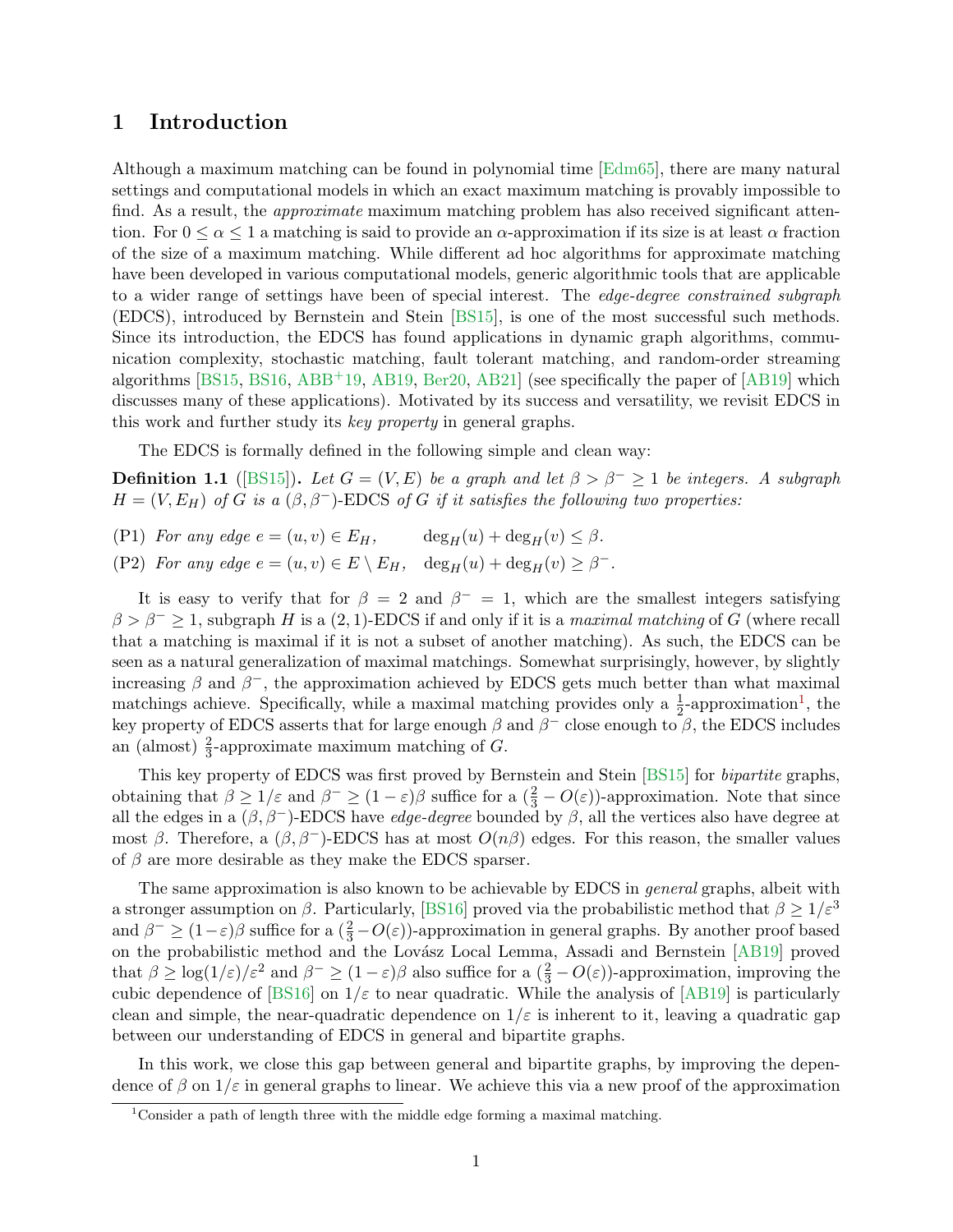guarantee that is based on the graph's Gallai-Edmonds decomposition and completely avoids the probabilistic method of the previous proofs. Formally, using  $\mu(H')$  to denote the size of a maximum matching of  $H'$ , we prove the following guarantee:

<span id="page-2-0"></span>**Theorem 1.2.** Fix any  $0 < \varepsilon \leq 1$  and let  $\beta \geq 50/\varepsilon$  and  $\beta^{-} \geq (1 - \frac{\varepsilon}{10})\beta$  be integers. For any graph G and any  $(\beta, \beta^-)$ -EDCS H of G it holds that  $\mu(H) \geq (\frac{2}{3} - \varepsilon) \cdot \mu(G)$ .

[Theorem 1.2](#page-2-0) leads to improvements in many applications of EDCS. Here we briefly mention one of these applications which is in the one-way communication complexity model: Alice and Bob are each given a subset of the edges of a graph G. The goal is for Alice to send a small message to Bob such that Bob can report a large matching of G. This communication problem has been studied extensively due to its applications in the streaming setting. It is known that a 2/3-approximation is the best approximation achievable via  $O(n)$  communication protocols [\[GKK12\]](#page-9-7). Additionally, [\[AB19\]](#page-9-4) first showed that EDCS can be employed to obtain a  $(\frac{2}{3} - \varepsilon)$ -approximation for general graphs with  $O(n \log(1/\varepsilon)/\varepsilon^2)$  communication. Plugging [Theorem 1.2](#page-2-0) in the analysis of [\[AB19,](#page-9-4) Section 4 immediately improves the communication to  $O(n/\varepsilon)$ :

Corollary 1.3. There is a deterministic poly-time one-way communication complexity protocol that given  $\varepsilon > 0$ , finds a  $(\frac{2}{3} - \varepsilon)$ -approximate matching with  $O(n/\varepsilon)$  communication from Alice to Bob.

#### 2 Preliminaries

Given a graph  $G = (V, E)$  and a vertex subset  $U \subseteq V$ , we use  $G[U]$  to denote the subgraph of G induced on U. For any vertex v we use  $\deg_G(u)$  to denote the degree of v in graph G, and for any edge  $e = (u, v)$  we use  $\deg_G(e)$  to denote  $\deg_G(u) + \deg_G(v)$ ; when graph G is clear from context, we may drop the subscript. For any integer k, we use  $[k]$  to denote set  $\{1, \ldots, k\}$ .

We will need the following fact.

<span id="page-2-2"></span>**Fact 2.1.** For any  $x \ge 0$ ,  $\frac{1-x}{1+x} \ge 1-2x$ .

We also use the following property of edge-degree bounded bipartite graphs implicit in [\[AB19,](#page-9-4)] [BS15\]](#page-9-1). The following proof is particularly similar to the proof of [\[AB19,](#page-9-4) Proposition 2.6].

<span id="page-2-1"></span>**Lemma 2.2.** Let  $G = (P, Q, E)$  be a bipartite graph with every edge  $e \in E$  satisfying  $\deg_G(e) \leq \beta$ . Let  $d_P := |E|/|P|$  be the average degree of the vertices in P; then  $|Q| \ge \frac{d_P}{\beta - d_P}|P|$ .

*Proof.* Let  $d_Q := |E|/|Q|$  and observe that  $|Q|d_Q = |P|d_P = |E|$ . This implies that  $|Q| = \frac{d_P}{d_Q}$  $\frac{d_P}{d_Q}|P|$ and so it suffices to prove  $d_Q \leq \beta - d_P$ . Toward proving this, first note that

$$
\sum_{(u,v)\in E} \deg(v) + \deg(u) = \sum_{v\in P} \deg(v)^2 + \sum_{u\in Q} \deg(u)^2 \ge \sum_{v\in P} \left(\frac{|E|}{|P|}\right)^2 + \sum_{u\in Q} \left(\frac{|E|}{|Q|}\right)^2 = |E|(d_P + d_Q),
$$

where the inequality follows from the fact that  $\sum_{v \in P} \deg(v) = \sum_{u \in Q} \deg(u) = |E|$ , and both  $\sum_{v \in P} \deg(v)^2$  and  $\sum_{u \in Q} \deg(u)^2$  are minimized when the summands are equal.

Next, observe that  $\sum_{(u,v)\in E} \deg(v) + \deg(u) \leq \beta |E|$  by property (P1) of EDCS. Combined with inequality above, this gives  $|E|(d_P + d_Q) \leq \beta |E|$  which proves  $d_Q \leq \beta - d_P$ .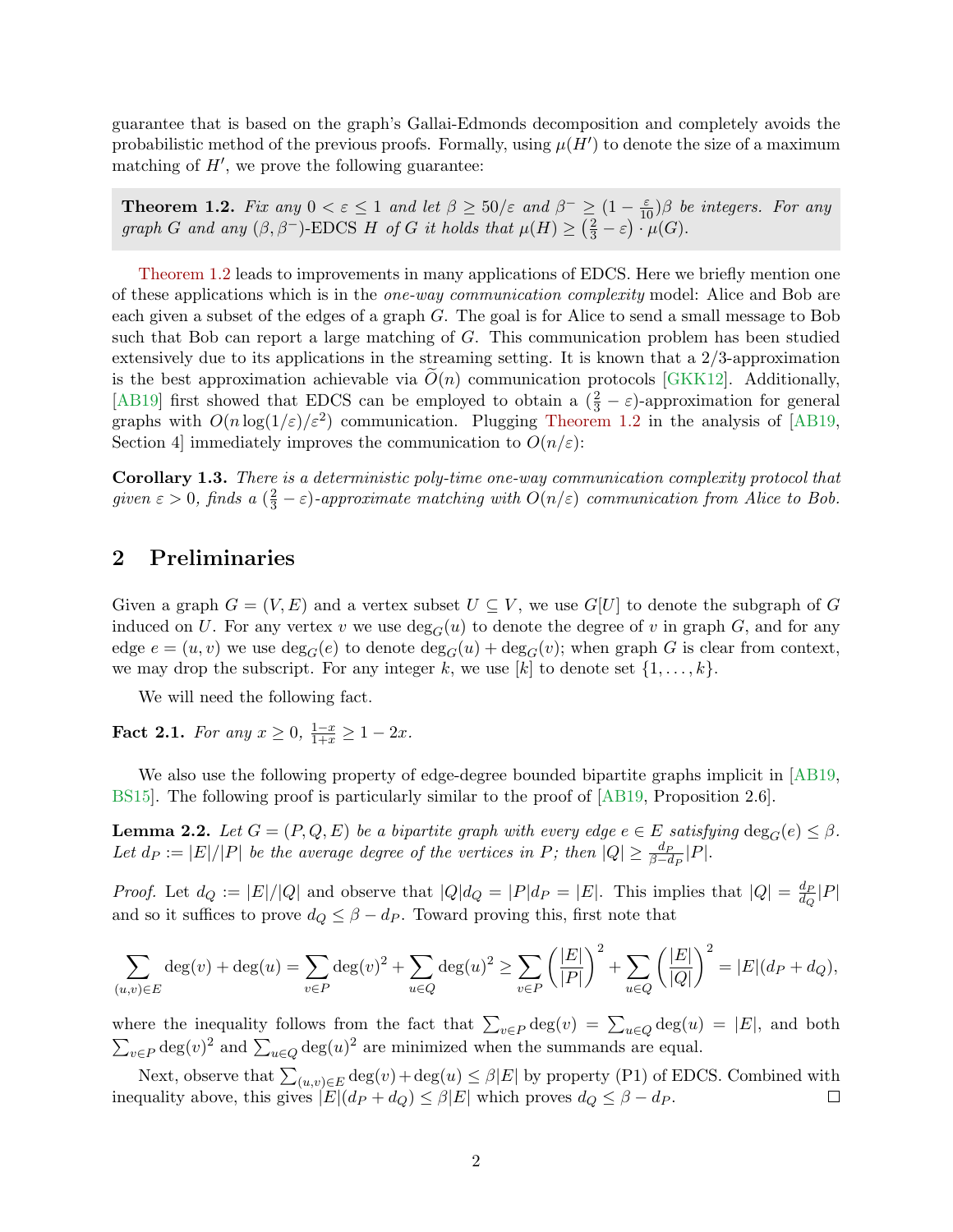**Gallai–Edmonds Decomposition.** Consider any graph  $G = (V, E)$ . The Gallai–Edmonds decomposition for G is a partitioning of the vertex set V into three subsets  $D(G)$ ,  $A(G)$ ,  $C(G)$  defined as follows. The set  $D(G)$  includes a vertex v iff there exists some maximum matching of G that does not match v. The set  $A(G)$  includes any vertex not in  $D(G)$  that is adjacent to a vertex in  $D(G)$ . The set  $C(G)$  includes all the rest of vertices, i.e., those that are not in  $D(G)$  or  $A(G)$ .

The following proposition summarizes some of the properties of the decomposition that we use in this paper. See [\[LP09,](#page-9-8) Theorem 3.2.1] for more properties and the proof.

<span id="page-3-0"></span>**Proposition 2.3.** Let G be any graph and let  $D(G)$ ,  $A(G)$ ,  $C(G)$  be defined as above. Fix any arbitrary maximum matching  $M$  of  $G$ ; it must satisfy all the following:

- (1) Every vertex in  $C(G)$  is matched to another vertex in  $C(G)$ .
- (2) Every vertex in  $A(G)$  is matched to a vertex in  $D(G)$ .
- (3) Every connected component O of  $G[D(G)]$  has exactly one vertex that is either unmatched or matched to  $A(G)$ ; all the other  $|O|-1$  vertices of O are matched together. Note, in particular, that this implies all connected components of  $G[D(G)]$  are of odd size.

#### 3 The New Proof of the Key Property of EDCS

Let H be a  $(\beta, \beta^-)$ -EDCS of a graph G where  $\beta$  and  $\beta^-$  satisfy the conditions of [Theorem 1.2.](#page-2-0) We prove [Theorem 1.2](#page-2-0) in this section that  $\mu(H) \geq (\frac{2}{3} - \varepsilon)\mu(G)$ .

In our proof, we apply the Gallai-Edmonds decomposition on graph  $H$ . Let us for brevity use  $D := D(H)$ ,  $A := A(H)$ , and  $C := C(H)$  to refer to the decomposition. Fix an arbitrary maximum matching M of H, and an arbitrary maximum matching  $M^*$  of G. We call a vertex *special* if it belongs to D and is either unmatched by M or is matched by M to a vertex in A. We let  $S \subseteq V$ denote the set of special vertices. [Proposition 2.3](#page-3-0) part (3) immediately implies the following.

<span id="page-3-2"></span>**Observation 3.1.** Every connected component in  $H[D]$  has exactly one special vertex.

Since M and  $M^*$  are matchings, their union is a collection of paths and cycles whose edges alternate between the two matchings. Define an *augmenting path* to be any path in  $M \cup M^*$  that starts and ends with an edge of  $M^*$ , and let  $\mathcal P$  be the set of all augmenting paths.

<span id="page-3-3"></span>Observation 3.2.  $|\mathcal{P}| \geq \mu(G) - \mu(H)$ .

*Proof.* For any augmenting path  $P \in \mathcal{P}$ ,  $|P \cap M^{\star}| = |P \cap M| + 1$  and for any other component  $C \in (M \cup M^{\star}) \setminus \mathcal{P}, |C \cap M^{\star}| \leq |C \cap M|$ . Hence,  $|\mathcal{P}| \geq |M^{\star}| - |M| = \mu(G) - \mu(H)$ .  $\Box$ 

[Lemma 3.3](#page-3-1) (see also [Figure 1\)](#page-4-0) is our most technical lemma and is the key to our analysis.

<span id="page-3-1"></span>**Lemma 3.3.** Take any augmenting path  $P \in \mathcal{P}$ . Call an edge  $e = (u, v)$  of P suitable if  $e \notin H$ ,  $u \notin A$ , and  $v \notin A$ . At least one of the following should hold for P:

- (T1) P includes a suitable edge e such that the endpoints of e belong to two distinct connected components  $O_1$  and  $O_2$  of  $H[D]$  and the special vertices of  $O_1$  and  $O_2$  both belong to P.
- (T2) P includes two vertex disjoint suitable edges.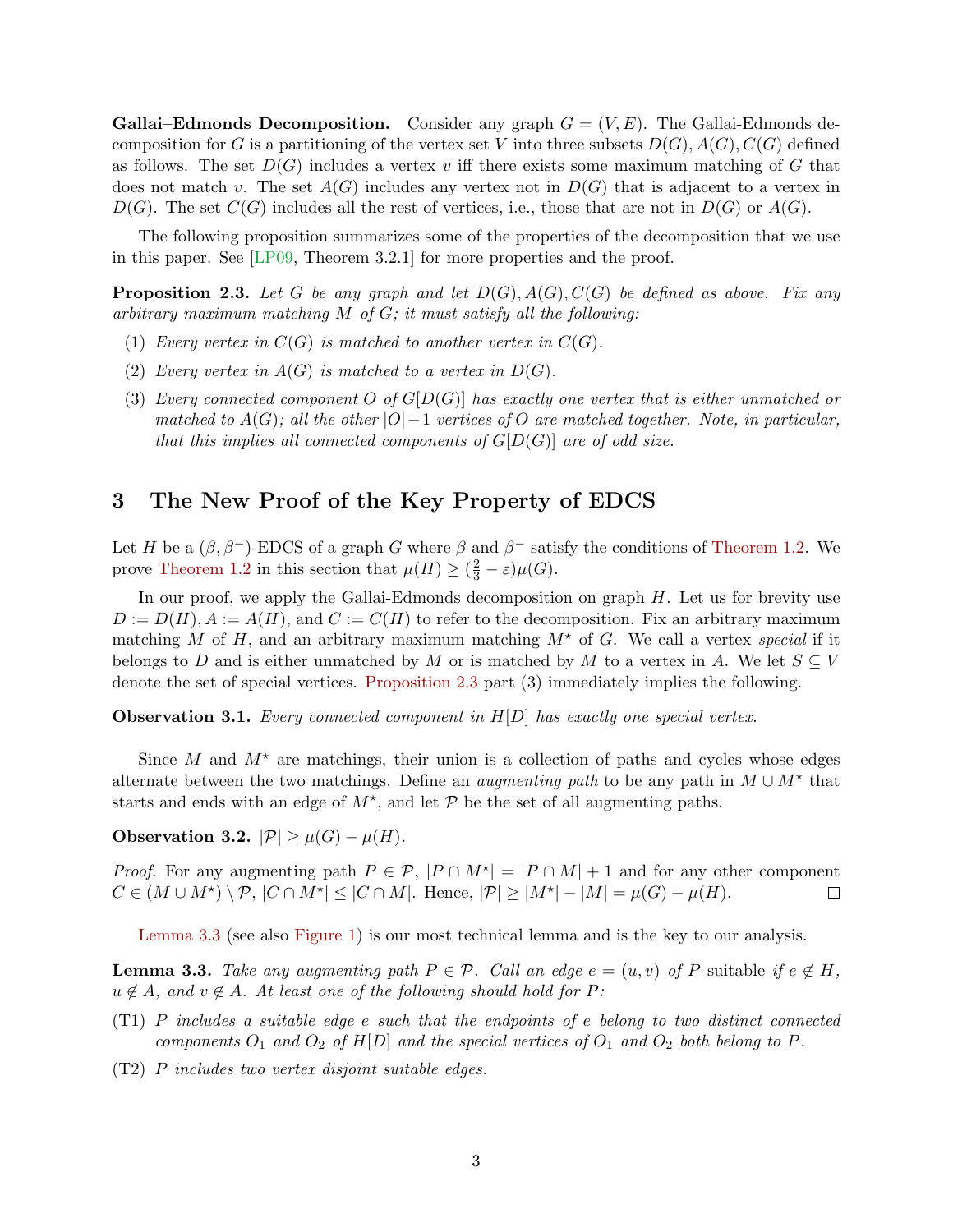<span id="page-4-0"></span>

Figure 1: An illustration of how augmenting paths satisfy [Lemma 3.3.](#page-3-1) Here the Gallai-Edmonds partitioning C, A, D of H, as well as the connected components of  $H[D]$  are shown. The black edges are the edges of  $M$ , the dashed (red) edges are the edges of  $M^*$ , and special vertices are colored black. Edges highlighted with gray are the "suitable" edges defined in [Lemma 3.3.](#page-3-1) The augmenting path on the left has one suitable and satisfies [Lemma 3.3-](#page-3-1)(T1). The other two augmenting paths have two suitable edges each, and satisfy [Lemma 3.3-](#page-3-1)(T2).

*Proof.* Let  $W = (w_1, \ldots, w_k)$  be obtained from P after contracting all the vertices of each connected component in  $H[D]$  and removing the resulting self-loops. Note that W is a walk but not necessarily a path, since P may enter and leave a component of  $H[D]$  multiple times. We use  $e_i$  to denote the edge in P that corresponds to the edge  $(w_i, w_{i+1})$  of W. Also, with a slight abuse of notation, we say  $w_i \in D$  if  $w_i$  is a contracted component of  $H[D]$ .

From the definition of augmenting paths, the endpoint vertices of P must be unmatched by M. Recall from [Proposition 2.3](#page-3-0) that every vertex unmatched by M must belong to a unique connected component of  $H[D]$ . As such,  $w_1 \neq w_k$  and  $w_1, w_k \in D$ .

We call index  $i \in [k-1]$  good if  $(w_i \in D, w_{i+1} \in D)$  or  $(w_i \in D, w_{i+1} \in C)$  or  $(w_i \in C, w_{i+1} \in D)$ .

<span id="page-4-1"></span>Claim 3.4. For any good index  $i, e_i$  is suitable.

*Proof.* By definition of a good index i, the endpoints of  $e_i$  already do not belong to A. So it remains to show that  $e_i \notin H$ . If  $w_i \in D$ ,  $w_{i+1} \in D$ , then  $e_i$  connects two distinct components of  $H[D]$  and so  $e_i$  cannot belong to H. If  $(w_i \in D, w_{i+1} \in C)$  or  $(w_i \in C, w_{i+1} \in D)$ , then  $e_i$  connects a vertex in  $D$  to a vertex in  $C$ . By the construction of Gallai-Edmonds decomposition,  $H$  has no edges between D and C, implying that  $e_i \notin H$ .  $\Box$ 

If two distinct indices i and i' are good, then by [Claim 3.4](#page-4-1)  $e_i$  and  $e_{i'}$  are suitable. Furthermore,  $e_i$ and  $e_{i'}$  are vertex disjoint since otherwise one of them, say  $e_i$ , must belong to M since P alternates between M and  $M^*$ . Since  $M \subseteq H$ , this implies  $e_i \in H$  which contradicts  $e_i$  being suitable. Hence, if we have two distinct good indices, [Lemma 3.3-](#page-3-1)(T2) is satisfied and we are done. Let us therefore assume for the rest of the proof that at most one index i is good.

If W has size  $k = 2$ , then since  $w_1, w_2 \in D$ , [Claim 3.4](#page-4-1) implies  $e_1$  is suitable. Additionally,  $e_1$ connects two connected components of  $H[D]$  whose special vertices are unmatched in M and belong to P (the two endpoints of P). Therefore,  $e_1$  satisfies [Lemma 3.3-](#page-3-1)(T1). So let us also assume for the rest of the proof that  $k > 2$ .

With the two assumptions above that  $k > 2$  and there is at most one good index i, we get that  $w_2 \in A$  or  $w_{k-1} \in A$  as otherwise both 1 and  $k-1$  would be good indices. We assume w.l.o.g. that  $w_2 \in A$  noting that the other case is equivalent if one relabels W in the reverse direction.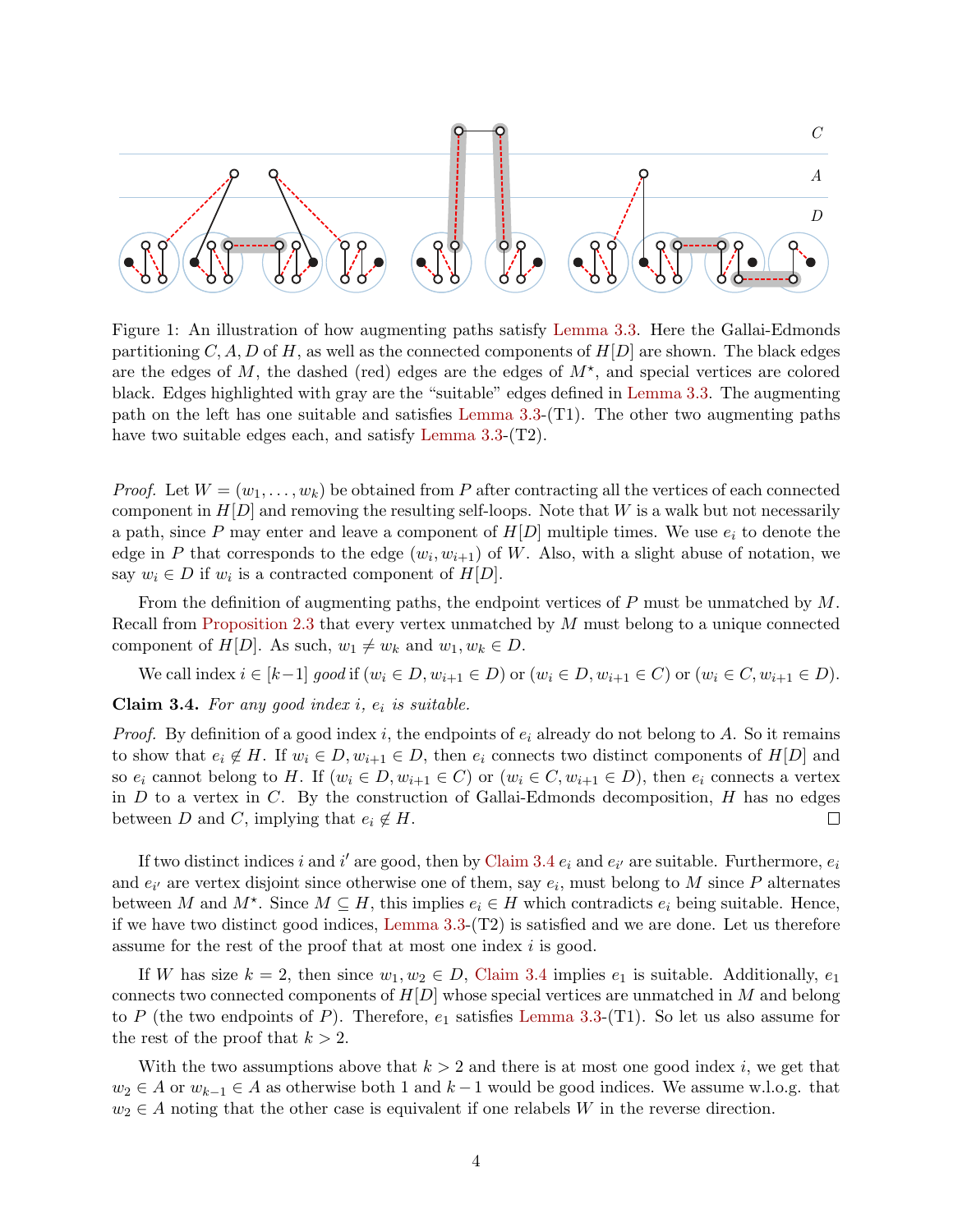Recall from [Observation 3.1](#page-3-2) that every component in  $H[D]$  has exactly one special vertex where a special vertex is one that is either unmatched in  $M$  or matched to a vertex in  $A$ . Since the special vertex in the component  $w_1$  is unmatched by M (as it starts the augmenting path P) there is no edge in M from  $w_1$  to  $w_2 \in A$ . This means that  $e_1 \in M^*$ . Since P alternates between  $M^*$  and M edges, the next edge  $e_2$  must belong to M. By [Proposition 2.3-](#page-3-0)(2),(3) every vertex in A is matched to a distinct connected component of  $H[D]$  in M. As such,  $w_3 \in D$  and the special vertex of component  $w_3$  belongs to P and is matched in M to A. Since all the vertices of the component  $w_3$ except the special vertex are matched together by [Proposition 2.3-](#page-3-0)(3), we get that edge  $e_3$  which leaves the component  $w_3$  cannot belong to M and so belongs to  $M^*$ . Now if index 3 is not good, we must have  $w_4 \in A$  by definition of good indices. Continuing this argument and denoting by  $\ell$ the first index that is either good or  $\ell = k$ , we get that  $\ell$  must be odd and

<span id="page-5-2"></span><span id="page-5-0"></span>
$$
w_1 \in D, w_2 \in A, w_3 \in D, w_4 \in A, \dots, w_{\ell-1} \in A, w_{\ell} \in D,
$$
  
\n
$$
e_1 \in M^{\star}, e_2 \in M, e_3 \in M^{\star}, \dots, e_{\ell-1} \in M, \text{ and}
$$
  
\nthe special vertices of  $w_1, w_3, \dots, w_{\ell}$  belong to  $P$ . (2)

It cannot hold that  $\ell = k$  since the special vertex of  $w_{\ell}$  is matched in M to  $w_{\ell-1} \in A$  by [\(1\)](#page-5-0) whereas the special vertex of  $w_k$  must be unmatched by M since P is an augmenting path. Hence,  $\ell < k$ and  $\ell$  must be our unique good index. We also claim that

<span id="page-5-3"></span><span id="page-5-1"></span>
$$
w_k \in D, w_{k-1} \in A, w_{k-2} \in D, w_{k-3} \in A, ..., w_{\ell+1} \in D,
$$
  
\n
$$
e_{k-1} \in M^{\star}, e_{k-2} \in M, e_{k-3} \in M^{\star}, ..., e_{\ell} \in M^{\star}, \text{ and}
$$
  
\nthe special vertices of  $w_k, w_{k-2}, w_{k-4}, ..., w_{\ell+1}$  belong to  $P.$  (4)

This trivially holds if  $\ell = k - 1$ . If  $\ell < k - 1$ , then  $k - 1$  is not a good index and so we can apply the same argument above now starting from  $w_k$  and traversing W in the opposite direction.

We prove  $e_{\ell}$  satisfies [Lemma 3.3-](#page-3-1)(T1). First, since  $\ell$  is good, from [Claim 3.4](#page-4-1) we get that  $e_{\ell}$  is suitable. We also have  $w_\ell \in D$  by [\(1\)](#page-5-0) and  $w_{\ell+1} \in D$  by [\(3\)](#page-5-1), and the special vertices of  $w_\ell$  and  $w_{\ell+1}$ belong to P by [\(2\)](#page-5-2) and [\(4\)](#page-5-3). Hence,  $e_{\ell}$  satisfies [Lemma 3.3-](#page-3-1)(T1) concluding the proof.  $\Box$ 

We use  $P_1 \subseteq P$  to denote the augmenting paths satisfying [Lemma 3.3-](#page-3-1)(T1) and define  $P_2 =$  $P \setminus P_1$ . Note that for any  $P \in \mathcal{P}_2$  [Lemma 3.3-](#page-3-1)(T2) must hold.

Next, we construct an auxiliary bipartite graph  $B = (W, Z, E_B)$  that we use to lower bound  $\mu(H)$ . The vertex parts W and Z of B are both subsets of V but, importantly, a vertex in V may belong to both W and  $Z$  — hence, B is not simply a bipartite subgraph of H or G.

Construction of  $B = (W, Z, E_B)$ :

- Part W is composed of two disjoint subsets  $W_1$  and  $W_2$  with  $|W_1| = 2|\mathcal{P}_1|$  and  $|W_2| = 4|\mathcal{P}_2|$ . Particularly,  $W_1$  for every  $P \in \mathcal{P}_1$ , includes the two endpoints of a suitable edge e of P that satisfies [Lemma 3.3-](#page-3-1)(T1). Moreover,  $W_2$  for every  $P \in \mathcal{P}_2$ , includes the 4 endpoints of the two vertex-disjoint suitable edges in  $P$  satisfying [Lemma 3.3-](#page-3-1)(T2).
- Part Z includes the vertices in  $V \setminus S$ . We use  $Z_A$  to denote  $Z \cap A$  which equals A.
- For any  $w_2 \in W_2$  and any  $z \in Z$  such that  $(w_2, z) \in H$ , we add the edge  $(w_2, z)$  to  $E_B$ .
- For any  $w_1 \in W_1$  and any  $z \in Z_A$  such that  $(w_1, z) \in H$ , we add the edge  $(w_1, z)$  to  $E_B$ .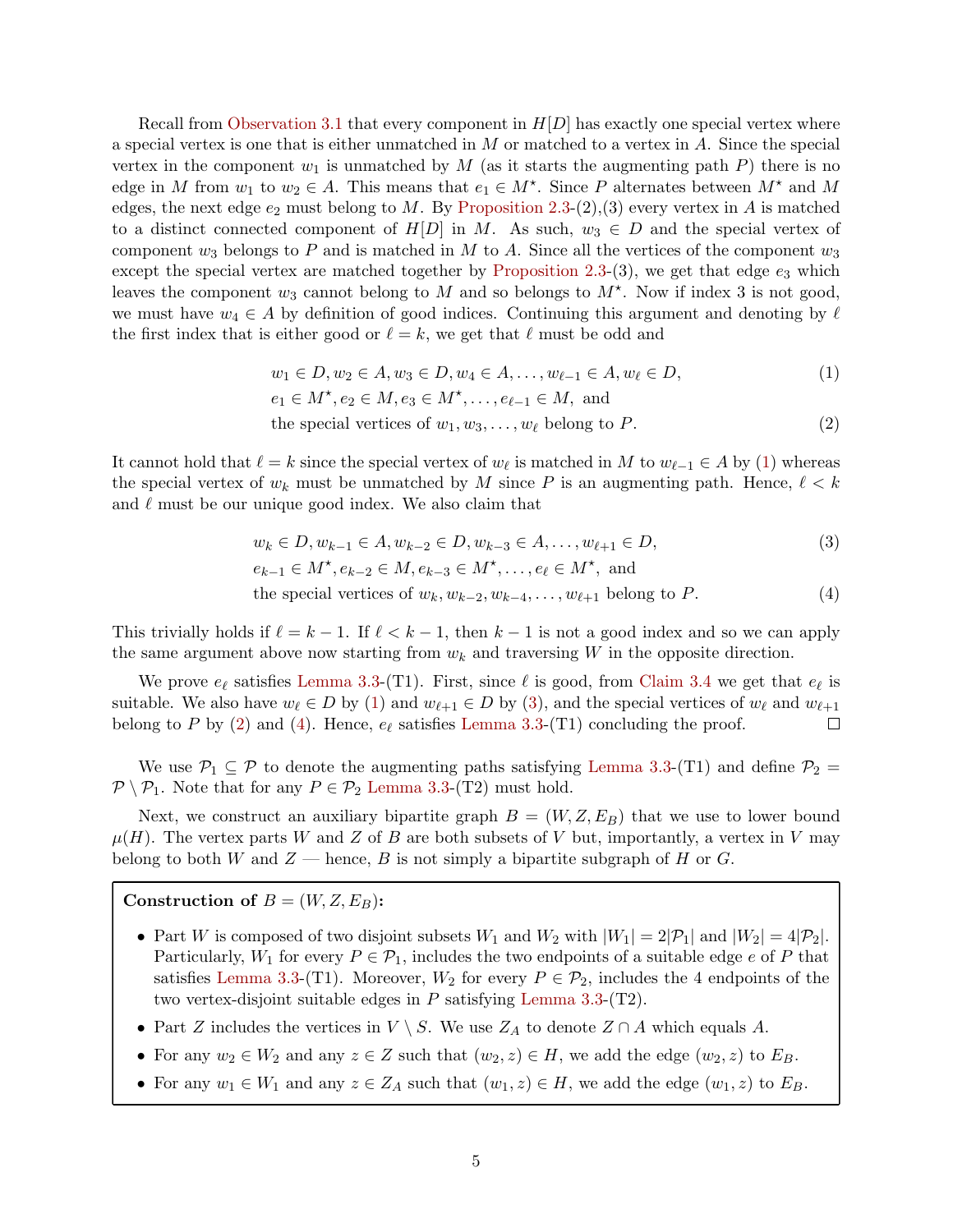A few definitions are in order. Define  $\lambda := \varepsilon/10$ ; the statement of [Theorem 1.2](#page-2-0) implies

<span id="page-6-3"></span>
$$
0 < \lambda \le 1/10, \qquad \beta \ge 5/\lambda, \qquad \beta^- \ge (1-\lambda)\beta \ge 4/\lambda. \tag{5}
$$

We define  $\alpha := |W_1|/|W|$  and  $\sigma := \frac{2|D\setminus S|}{|W_1|\beta}$  for simplifying our bounds. Finally, for any  $U \subseteq W$ , we use  $\bar{d}_B(U)$  to denote the average degree of U in graph B. In other words,  $\bar{d}_B(U) \cdot |U|$  is the number of edges of  $B$  with one endpoint in  $U$ .

The next useful claim relates the maximum matching size of  $H$  to part  $Z$  of graph  $B$ .

<span id="page-6-0"></span>Lemma 3.5.  $\mu(H) \geq (\frac{1}{2} - \lambda)|Z| + \frac{1}{2}$  $\frac{1}{2}|Z_A| + \lambda |D \setminus S|.$ 

*Proof.* Let us define  $\phi(v) : V \to \{0, 1/2, 1\}$  as follows: For any vertex  $v \in A$  let  $\phi(v) = 1$ , for any vertex  $v \in S$  let  $\phi(v) = 0$ , and for all other vertices v let  $\phi(v) = 1/2$ .

First, we show that  $\sum_{v \in V} \phi(v) = |M| = \mu(H)$ . Since any vertex v unmatched by M must be special (by [Proposition 2.3](#page-3-0) and definition of special vertices) and so  $\phi(v) = 0$ , it suffices to prove that for any edge  $(u, v) \in M$ ,  $\phi(u) + \phi(v) = 1$ . Indeed, if one of u and v belongs to A the other must be special (by [Proposition 2.3](#page-3-0) and definition of special vertices) and so  $\phi(u) + \phi(v) = 1 + 0 = 1$ . Otherwise, neither of u or v is in A or is special, and thus  $\phi(u) + \phi(v) = 1/2 + 1/2 = 1$ .

Next, observe from definition of  $\phi$  that  $\sum_{v \in V} \phi(v) = \frac{1}{2} |V \setminus (A \cup S)| + |A| = \frac{1}{2}$  $\frac{1}{2}|V\setminus S|+\frac{1}{2}$  $\frac{1}{2}|A|.$ Since by construction  $Z = V \setminus S$  and  $Z_A = \overline{Z \cap A} = A$ , we get  $\sum_{v \in V} \phi(v) = \frac{1}{2} |Z| + \frac{1}{2}$  $\frac{1}{2}|Z_A|$ . Thus,

$$
\mu(H) = \sum_{v \in V} \phi(v) = \frac{1}{2}|Z| + \frac{1}{2}|Z_A| = \left(\frac{1}{2} - \lambda\right)|Z| + \lambda|Z| + \frac{1}{2}|Z_A| \ge \left(\frac{1}{2} - \lambda\right)|Z| + \frac{1}{2}|Z_A| + \lambda|D \setminus S|,
$$

 $\Box$ 

where last inequality follows from  $Z = V \setminus S \supseteq D \setminus S$  which implies  $|Z| \geq |D \setminus S|$ .

From [Lemma 3.5,](#page-6-0) we get that to lower bound  $\mu(H)$  it suffices to lower bound  $|Z|$  and  $|Z_A|$ . Our goal is to use [Lemma 2.2](#page-2-1) for this purpose; so let us upper bound the edge-degrees of B first, and then lower bound the average degrees of  $W_1$  and  $W_2$  in [Lemma 3.7](#page-6-1) and [Lemma 3.8.](#page-6-2)

<span id="page-6-5"></span>**Observation 3.6.** For any edge  $e \in E_B$ ,  $deg_B(e) \leq \beta$ .

*Proof.* By construction of B,  $\deg_H(w) \geq \deg_B(w)$  for any vertex  $w \in W$  and  $\deg_H(z) \geq \deg_B(z)$ for any vertex  $z \in Z$ . Additionally, if there is an edge  $e = (w, z) \in B$ , then  $(w, z) \in H$  too and so  $\deg_H(e) \leq \beta$ . As such,  $\deg_B(e) = \deg_B(w) + \deg_B(z) \leq \deg_H(w) + \deg_H(z) = \deg_H(e) \leq \beta$ .  $\Box$ 

<span id="page-6-1"></span>Lemma 3.7.  $\bar{d}_B(W_2) \geq (1 - \lambda)\beta/2$ .

*Proof.* Take any augmenting path  $P \in \mathcal{P}_2$  and let  $e = (u, v)$ ,  $e' = (u', v')$  be the edges in P that satisfy [Lemma 3.3-](#page-3-1)(T2) and are used in defining  $W_2$ . Since  $e, e' \notin H$  by [Lemma 3.3,](#page-3-1) it must hold that  $\deg_H(e) \geq \beta^-$  and  $\deg_H(e') \geq \beta^-$  by property (P2) of EDCS. As such, at least  $2\beta^-$  edges must be connected to the four distinct endpoints of  $e, e'$  in H. Additionally, for any  $w_2 \in W_2$ we have  $\deg_H(w_2) = \deg_B(w_2)$  by construction of B. As such,  $\deg_B(u) + \deg_B(v) + \deg_B(u')$  $deg_B(v') \geq 2\beta^-$ . Hence, overall  $2\beta^-|\mathcal{P}_2| = \frac{\beta^-}{2}$  $\frac{1}{2}|W_2|$  edges are connected to  $W_2$  in B, implying that  $\bar{d}_B(\overline{W_2}) \geq \beta^-/2 \geq (1-\lambda)\beta/2$  where the last inequality follows from [\(5\)](#page-6-3).  $\Box$ 

<span id="page-6-2"></span>Lemma 3.8.  $\bar{d}_B(W_1) \geq (1 - \sigma - \lambda)\beta/2$ .

<span id="page-6-4"></span>To prove [Lemma 3.8,](#page-6-2) let us first prove two auxiliary claims.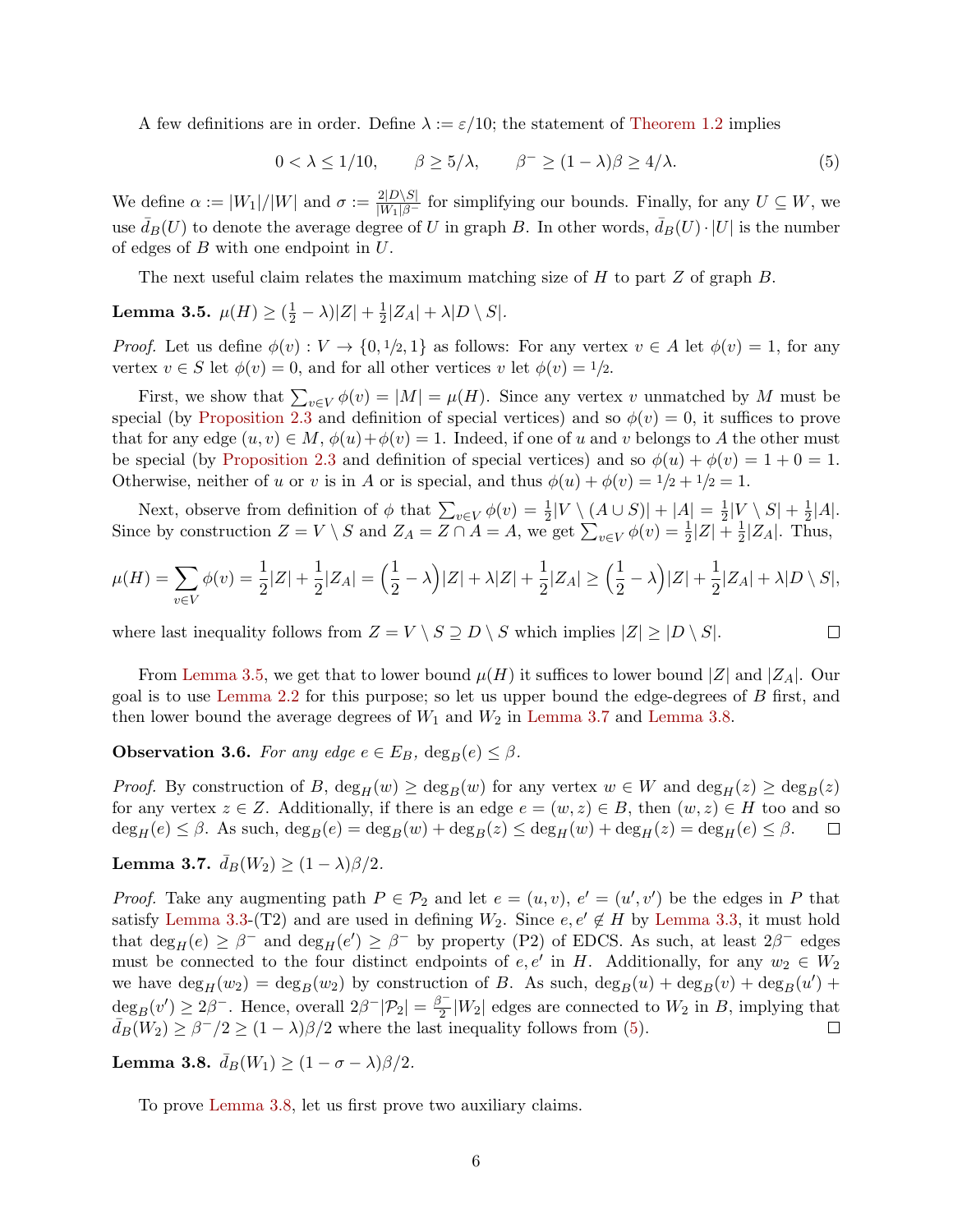**Claim 3.9.** Every connected component O in  $H[D]$  has at most one vertex in  $W_1$ .

*Proof.* Suppose toward contradiction that two distinct vertices  $w_1, w'_1 \in W_1$  belong to the same connected component O in  $H[D]$ . By [Lemma 3.3-](#page-3-1)(T1) the augmenting path that includes  $w_1$  must include the special vertex of O, and the same also holds for  $w'_1$ . Hence,  $w_1$  and  $w'_1$  must belong to the same augmenting path  $P \in \mathcal{P}_1$ . Hence,  $w_1$  and  $w'_1$  must be the two endpoints of the suitable edge satisfying [Lemma 3.3-](#page-3-1)(T1) for P. But Lemma 3.3-(T1) also guarantees that the two endpoints of this suitable edge belong to different connected components of  $H[D]$ , a contradiction.  $\Box$ 

<span id="page-7-0"></span>**Claim 3.10.** 
$$
\sum_{w_1 \in W_1} \deg_B(w_1) \ge \sum_{w_1 \in W_1} \deg_H(w_1) - |D \setminus S|.
$$

*Proof.* Let  $F = \{(w_1, v) \in H \mid w_1 \in W_1, v \notin A\}$ . We claim that  $(i)$   $v \notin W_1$  for any  $(w_1, v) \in F$ , and  $(ii)$   $|F| \leq |D \setminus S|$ . Toward this, take an edge  $(w_1, v) \in F$ . By definition of  $W_1$ ,  $w_1$  is an endpoint of an edge satisfying [Lemma 3.3-](#page-3-1)(T1) which asserts  $w_1$  belongs to some connected component O of H[D]. Given that  $(w_1, v) \in H$  and  $v \notin A$ , by Gallai-Edmonds it must be that  $v \in O$  also. So immediately from [Claim 3.9](#page-6-4) we get that  $v \notin W_1$  proving (i). To prove (ii), for any edge  $(w_1, v) \in F$ we charge the component O of  $H[D]$  where  $w_1 \in O$ . Observe that  $w_1$  has at most  $|O|-1$  edges in O and so charges O at most  $|O| - 1$  times. Indeed, O is in total charged at most  $|O| - 1$  times since  $w_1$  is its only vertex in  $W_1$  by [Claim 3.9.](#page-6-4) Hence, the total number of charges, which equals  $|F|$ , is upper bounded by  $\sum_{O}(|O|-1)$  where O ranges over all connected components of  $H[D]$ . Since each component O of  $H[D]$  has exactly  $|O|-1$  non-special vertices by [Observation 3.1,](#page-3-2) this indeed equals  $|D \setminus S|$  and so  $|F| \leq |D \setminus S|$ .

Now take  $w_1 \in W_1$  and consider an edge  $(w_1, v) \in H$ . Note that if  $v \in A$  then we also have an edge  $(w_1, v)$  in B by construction. If  $v \notin A$ , on the other hand, we do not have a corresponding edge to  $(w_1, v)$  in B. However, in this case  $(w_1, v) \in F$  and as discussed above,  $v \notin W_1$  and  $|F| \leq |D \setminus S|$ . Hence,  $\sum_{w_1 \in W_1} \deg_B(w_1) \ge \sum_{w_1 \in W_1} \deg_H(w_1) - |D \setminus S|$ .  $\Box$ 

*Proof of [Lemma 3.8.](#page-6-2)* Take an arbitrary augmenting path  $P \in \mathcal{P}_1$  and let  $(u, v) \in P$  be the suitable edge of P used in defining  $W_1$ . Since  $e = (u, v) \notin H$  by definition of suitable edges,  $\deg_H(e) \geq \beta^{-1}$ by property (P2) of EDCS. Hence,  $\sum_{w_1 \in W_1} \deg_H(w_1) \geq \frac{1}{2}$  $\frac{1}{2}|W_1|\beta^-$ . Thus by [Claim 3.10,](#page-7-0)

$$
\sum_{w_1 \in W_1} \deg_B(w_1) \ge \frac{1}{2} |W_1|\beta^- - |D \setminus S| \stackrel{\left(\sigma = \frac{2|D \setminus S|}{|W_1|\beta^-}\right)}{\equiv} \frac{1}{2} |W_1|\beta^- - \frac{1}{2}\sigma |W_1|\beta^- = (1 - \sigma)|W_1|\beta^-/2.
$$

<span id="page-7-1"></span> $\Box$ 

Therefore,  $\bar{d}_B(W_1) \ge (1 - \sigma)\beta^{-1}/2 \ge (1 - \sigma)(1 - \lambda)\beta/2 \ge (1 - \sigma - \lambda)\beta/2$ .

Next, we lower bound  $|Z|$  by applying [Lemma 2.2](#page-2-1) on B and using the lower bounds of [Lemma 3.8](#page-6-2) and [Lemma 3.7](#page-6-1) on the average degrees of  $W_1, W_2$ .

<span id="page-7-2"></span>Lemma 3.11.  $|Z| \ge (1 - 2\alpha\sigma - 2\lambda)|W|$ .

Proof. We prove this by applying [Lemma 2.2](#page-2-1) on graph B. For this, we need to lower bound the average degree of the W part of the graph. We have

$$
\bar{d}_B(W) = \frac{\bar{d}_B(W_1)|W_1| + \bar{d}_B(W_2)|W_2|}{|W|} \ge \frac{(1 - \sigma - \lambda)\frac{\beta}{2} \cdot \alpha|W| + (1 - \lambda)\frac{\beta}{2} \cdot (1 - \alpha)|W|}{|W|}
$$

$$
= \left((1 - \sigma - \lambda)\alpha + (1 - \lambda)(1 - \alpha)\right)\frac{\beta}{2} = (1 - \sigma\alpha - \lambda)\frac{\beta}{2}.
$$
(6)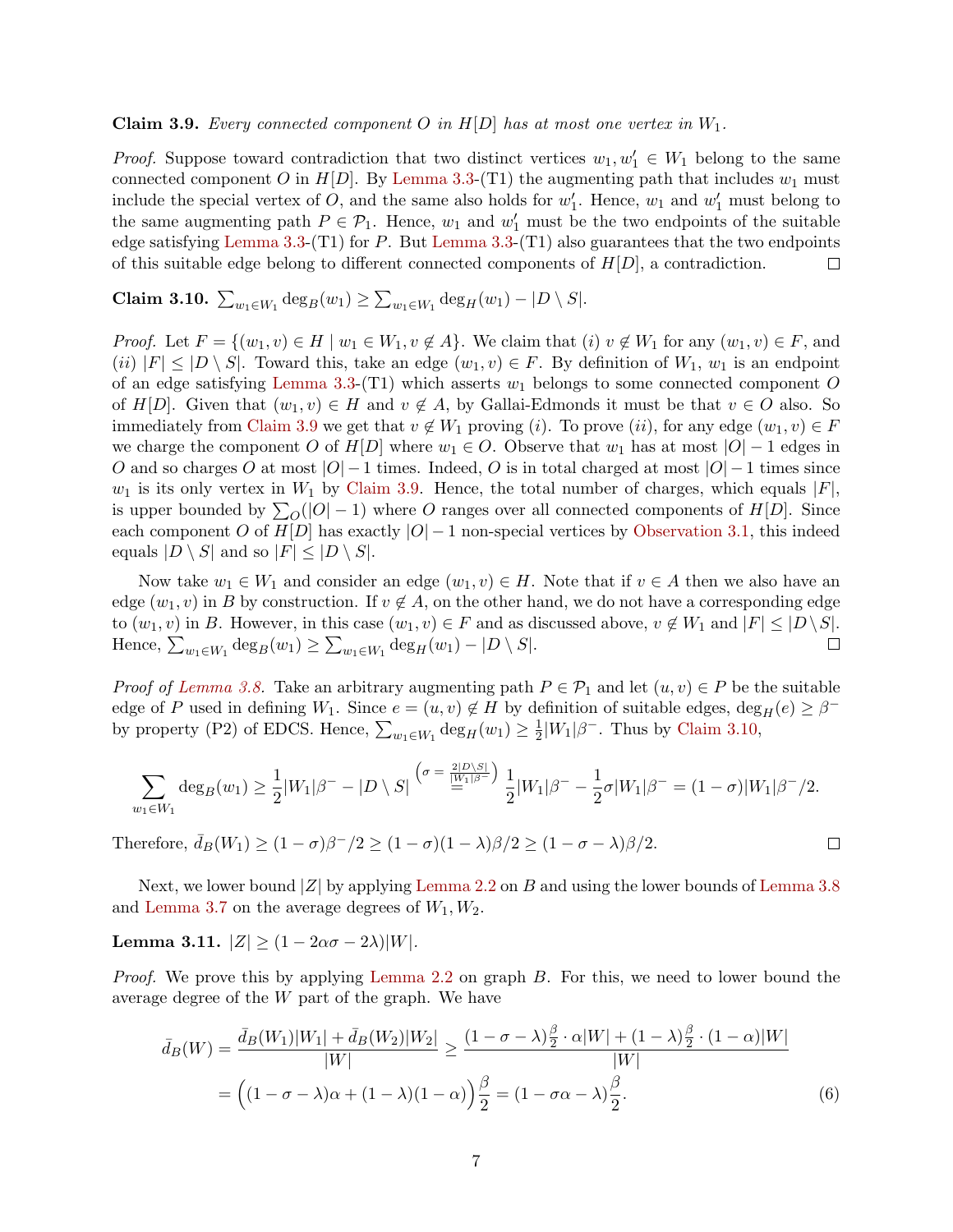Now since B has edge-degree  $\leq \beta$  by [Observation 3.6,](#page-6-5) we can apply [Lemma 2.2](#page-2-1) on graph B to get

$$
|Z| \ge \frac{\bar{d}_B(W)}{\beta - \bar{d}_B(W)}|W| \stackrel{(6)}{\ge} \frac{(1 - \sigma\alpha - \lambda)\beta/2}{\beta - (1 - \sigma\alpha - \lambda)\beta/2}|W| = \frac{1 - \sigma\alpha - \lambda}{1 + \sigma\alpha + \lambda}|W| \stackrel{\text{Fact 2.1}}{\ge} (1 - 2\alpha\sigma - 2\lambda)|W|. \quad \Box
$$

<span id="page-8-0"></span>Now we lower bound  $|Z_A|$  again by applying [Lemma 2.2,](#page-2-1) but this time on subgraph  $B[W_1 \cup Z_A]$ . Lemma 3.12.  $|Z_A| \ge (1 - 2\sigma - 2\lambda)|W_1|$ .

*Proof.* We apply [Lemma 2.2](#page-2-1) on the induced subgraph  $H[W_1 \cup Z_A]$  of H. Observe that since by construction of B all the edges of  $W_1$  go to subset  $Z_A$  of Z, then  $\bar{d}_B(W_1)$  is also the average degree of  $W_1$  in  $H[W_1 \cup Z_A]$ . Hence, we get from [Lemma 2.2](#page-2-1) that

$$
|Z_A| \ge \frac{\bar{d}_B(W_1)}{\beta - \bar{d}_B(W_1)}|W_1| \stackrel{\text{Lemma 3.8}}{\ge} \frac{(1 - \sigma - \lambda)\beta/2}{\beta - (1 - \sigma - \lambda)\beta/2}|W_1| = \frac{1 - \sigma - \lambda}{1 + \sigma + \lambda}|W_1| \stackrel{2.1}{\ge} (1 - 2\sigma - 2\lambda)|W_1|.
$$

We are now ready to finish the proof of [Theorem 1.2.](#page-2-0)

Proof of [Theorem 1.2.](#page-2-0) We have

$$
\mu(H) \ge \left(\frac{1}{2} - \lambda\right) (|Z| + |Z_A|) + \lambda |D \setminus S| \qquad \text{(By Lemma 3.5.)}
$$
\n
$$
\ge \left(\frac{1}{2} - \lambda\right) \left( (1 - 2\alpha\sigma - 2\lambda)|W| + (1 - 2\sigma - 2\lambda)\alpha|W| \right) + \lambda |D \setminus S| \qquad \text{(By Lemma 3.11 and Lemma 3.12.)}
$$
\n
$$
= \left(\frac{1}{2} - \lambda\right) \left( (1 - \alpha)|W| + (2 - 4\sigma)\alpha|W| - 2\lambda(1 + \alpha)|W| \right) + \lambda |D \setminus S|
$$
\n
$$
\ge \left(\frac{1}{2} - \lambda\right) \left( |W_2| + (2 - 4\sigma)|W_1| - 4\lambda|W| \right) + \lambda |D \setminus S| \qquad \text{(Since } |W_1| = \alpha|W|, |W_2| = (1 - \alpha)|W|, \text{ and } \alpha \le 1.)
$$
\n
$$
\ge \frac{1}{2} |W_2| + (1 - 2\sigma)|W_1| - 5\lambda|W| + \lambda|D \setminus S|
$$
\n
$$
= \frac{1}{2} |W_2| + (1 - 2\sigma)|W_1| - 5\lambda|W| + \frac{1}{2}\lambda\sigma|W_1|\beta| \qquad \text{(Since } \sigma = \frac{2|D \setminus S|}{|W_1|\beta - 1}\text{)} \qquad \text{(Since } \beta^- \ge 4/\lambda \text{ by (5).)}
$$

Now recalling from the definition of  $W_1$  and  $W_2$  that  $|W_2| = 4|\mathcal{P}_2|$  and  $|W_1| = 2|\mathcal{P}_1|$ , and noting that  $|W| = |W_1| + |W_2| \le 4|\mathcal{P}|$ , we get

$$
\mu(H) \ge \frac{1}{2} \cdot 4|\mathcal{P}_2| + 2|\mathcal{P}_1| - 20\lambda|\mathcal{P}| = (2 - 20\lambda)|\mathcal{P}| \stackrel{\text{Observation 3.2}}{\ge} (2 - 20\lambda)(\mu(G) - \mu(H)).
$$

Moving the terms and replacing  $\lambda$  with  $\varepsilon/10$ , we get  $(3-2\varepsilon)\mu(H) \ge (2-2\varepsilon)\mu(G)$  and since  $\varepsilon \le 1$ ,

$$
\mu(H) \ge \frac{2 - 2\varepsilon}{3 - 2\varepsilon}\mu(G) \ge \frac{2 - 2\varepsilon}{3}\mu(G) \ge \left(\frac{2}{3} - \varepsilon\right)\mu(G). \quad \Box
$$